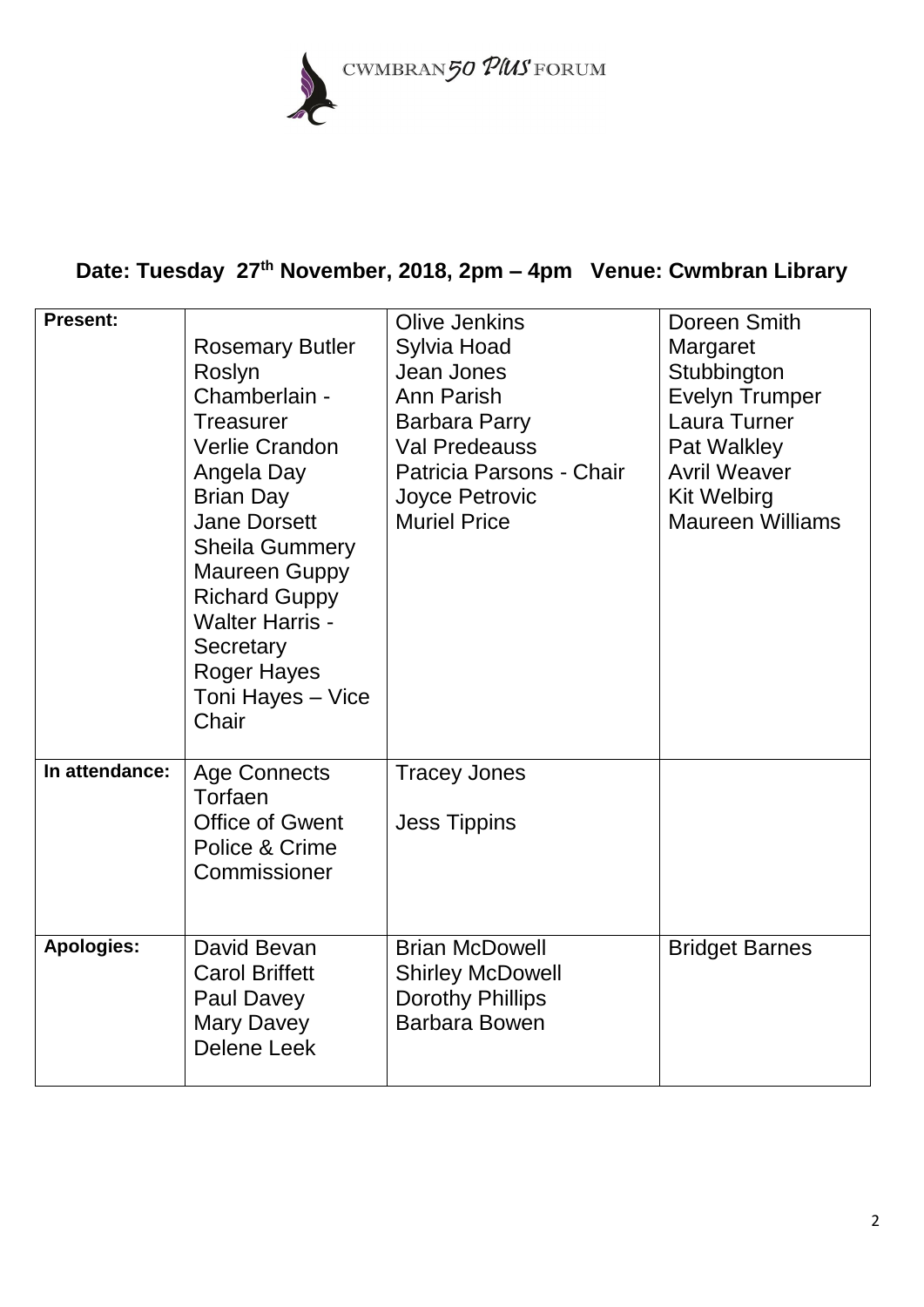| Agenda<br>item | <b>Minutes</b>                                                                                                                        | <b>Action</b>           |
|----------------|---------------------------------------------------------------------------------------------------------------------------------------|-------------------------|
| 1.             | Welcome and apologies for absence                                                                                                     | <b>PP</b>               |
|                | Members were welcomed to the meeting by Chair - Patricia                                                                              | <b>TMJ</b><br><b>WH</b> |
|                | Parsons. Apologies were noted by Secretary and Age Connects                                                                           |                         |
|                | Torfaen.                                                                                                                              |                         |
|                |                                                                                                                                       |                         |
| 2.             | Minutes review, acceptance and matters arising                                                                                        | Chair &<br><b>TMJ</b>   |
|                | Correction to minutes – Mobile telephone number of secretary –                                                                        |                         |
|                | last digit missing – Walter Harris mobile telephone number will                                                                       |                         |
|                | also be added to future minutes. A proposal of accepting the<br>minutes as a true and accurate record was received from Verlie        |                         |
|                | Crandon, the proposal was seconded by Barbara Parry.                                                                                  |                         |
| 3.             | Chair introduced guest speaker - Jess Tipping - Gwent Office                                                                          |                         |
|                | Police and Crime Commissioner - Communication & Engagement<br><b>Officer</b>                                                          |                         |
|                | Jess introduced herself, informing Jeff Cuthbert current Gwent                                                                        |                         |
|                | Police & Crime Commissioner was publicly elected in 2016.                                                                             |                         |
|                | Priorities of policing include Crime Prevention, Supporting Victims,                                                                  |                         |
|                | Service Delivery and Effective Community Cohesion                                                                                     |                         |
|                | <b>Budget 2018-2019</b>                                                                                                               |                         |
|                | The Commissioner is required to determine the budget for 2018/19                                                                      |                         |
|                | and then set the council tax precept following consultation with the                                                                  |                         |
|                | Police and Crime Panel. The greater part of the budget will be<br>allocated for to Gwent Police for operational purposes, but an      |                         |
|                | element needs to be retained to cover the cost of the Office of the                                                                   |                         |
|                | Police and Crime Commissioner and commissioning of services                                                                           |                         |
|                | from organisations other than the Gwent Police.                                                                                       |                         |
|                | Office of the Police and Crime Commissioner Budget 2018/19                                                                            |                         |
|                | In determining the Budget Requirement for 2018/19 the                                                                                 |                         |
|                | Commissioner has had regard to the Police and Crime Plan                                                                              |                         |
|                | 2017/21; the Policing Visions 2025; the Strategic Policing                                                                            |                         |
|                | Requirement; the Chief Constable's view of the financial resources                                                                    |                         |
|                | required to deliver the operational requirements of the Plan; the                                                                     |                         |
|                | level of resources to be allocated for commissioning other than<br>from the Chief Constable and the cost of running the Office of the |                         |
|                | Police and Crime Commissioner. The Commissioner has                                                                                   |                         |
|                | approved, in consultation with the Police and Crime Panel:                                                                            |                         |
|                | (i) A budget requirement for $2018/19$ of £123,522,220;                                                                               |                         |
|                | (ii) The planned efficiency savings in 2018/19 of £0.183m and                                                                         |                         |
|                | further planned efficiency savings of £5.865m (totalling £6.048m)                                                                     |                         |
|                | detailed in Appendix 4b of the Annex to this submission;                                                                              |                         |
|                | (iii) The further proposed utilisation of the Reserves and                                                                            |                         |
|                | Committed Funds (Appendix 5)                                                                                                          |                         |
|                | (iv) The initial Capital Programme as described in Appendices 6a                                                                      |                         |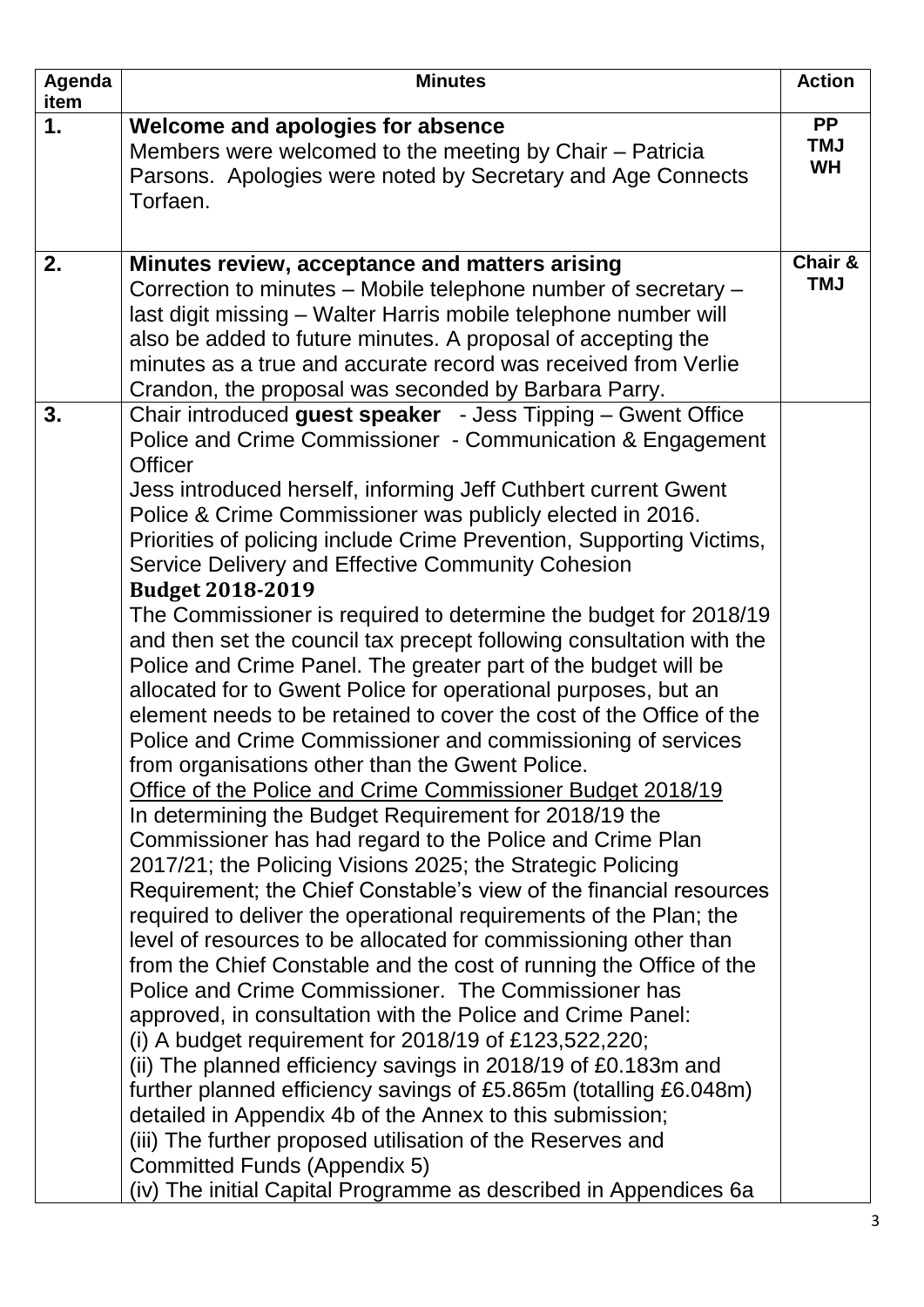and 6b; and

(v) The 2018/19 proposed precept to be levied in respect of general expenses of £52,035,431 (equivalent to a Council Tax Band D of £238.84) and that this sum be apportioned to each City/County/County Borough Council according to the following table:

| Unitary Authorities  | £                    | Tax Base Band D Equivalent (£) |
|----------------------|----------------------|--------------------------------|
| <b>Blaenau Gwent</b> | 4,819,779            | 20,179.95                      |
| Caerphilly           | 14,317,027 59,944.01 |                                |
| Monmouthshire        | 10,959,854 45,887.85 |                                |
| Newport              | 13,963,903 58,465.51 |                                |
| Torfaen              | 7,974,868            | 33,390.00                      |
| Total                |                      | 52,035,431 217,867.32          |

The precept shown in the above table generates the following amounts of council tax for the various bands:

| <b>Council Tax Band</b> | £      |
|-------------------------|--------|
| A                       | 159.23 |
| B                       | 185.76 |
| C                       | 212.30 |
| D                       | 238.84 |
| E                       | 291.92 |
| F                       | 344.99 |
| G                       | 398.07 |
| Н                       | 477.68 |
|                         | 557.29 |

Further discussion followed regarding:

Cyber Crime, neighbourhood policing and events, car parking and abandoned cars now the responsibility of TCBC and not the police as of December 2018. Previously income obtained through fines was forwarded to central government, now TCBC will monies. Proceeds from Criminal Acts support community groups. Local policing. If the consultation response does not support Crime & Police Commissioner proposal, policing will have to make £5.3 million in savings. Jess handed out consultation information and remained at the rear of the room for the remainder of Forum meeting to enable members to speak to her on a one to one basis. Chair thanked Jess for attending the meeting today to ensure forum engaged in the consultation opportunity.

Second guest speaker – Digital Inclusion – the guest speaker did not attend as previously scheduled by Tracey Jones – no apologies were received prior to the meeting. Tracey Jones will recontact.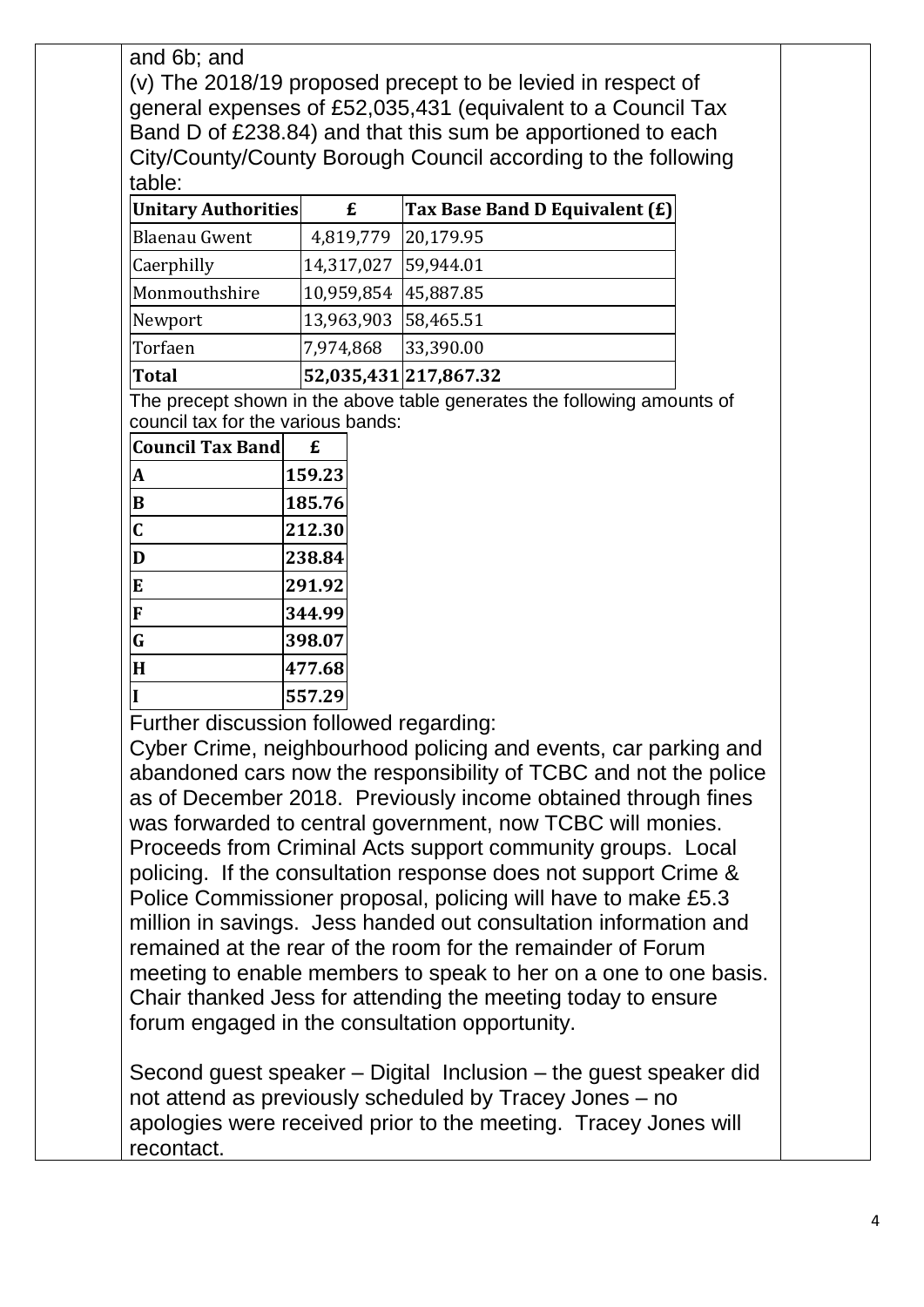| $\overline{4}$ . | <b>Reports</b>                                                                                                                                                                                                                                                                                                                                                                                                                                                                           | <b>RC</b>                |
|------------------|------------------------------------------------------------------------------------------------------------------------------------------------------------------------------------------------------------------------------------------------------------------------------------------------------------------------------------------------------------------------------------------------------------------------------------------------------------------------------------------|--------------------------|
|                  | Treasurers report presented by R. Chamberlain<br>Raffle £33,00.<br><b>Income</b><br>Expenditure £20.00 rent, £5.00 raffle prize, refreshments<br>£10.00 NPC membership. £557.00 Christmas Meal.<br>Balance: £1717.33 bank account, £1005 Business Account<br>(interest of .17p) Cash In Hand £55.94                                                                                                                                                                                      |                          |
|                  | <b>Secretary Report</b><br>Walter Harris shared aspects of the Older Peoples Commission<br>For Wales Autumn Newsletter 2018. The Older Peoples<br>Commissioner For Wales ambition is to make Wales the best<br>place in the world to grow older, and has been travelling<br>throughout Wales to hear directly from older people and<br>stakeholders about what would make Wales the best place to grow<br>older for them, something that has been both enjoyable and<br>hugely valuable. | <b>WH</b>                |
|                  | Walter Harris also reflected on the third phase of the Older<br>Peoples (2013-2023) Strategy (Living Longer, Living Better) focuses<br>on ensuring that older people in Wales have the resources they<br>need to deal with the challenges and opportunities they face.                                                                                                                                                                                                                   |                          |
|                  | Older people should expect to be able to participate as fully in<br>society as they desire, including:<br>contributing to community and family life<br>influencing decisions<br>having their needs met                                                                                                                                                                                                                                                                                   |                          |
|                  | The plan concentrates on the 3 priorities for the Strategy for Older<br>People. These priorities are that older people in Wales have the<br>social, environmental and financial resources to age well.                                                                                                                                                                                                                                                                                   |                          |
|                  | • Walter has attended Health Champion workshops on<br>Diabetes & Quit Smoking Awareness.                                                                                                                                                                                                                                                                                                                                                                                                 | <b>ALL</b>               |
|                  | • 2 million letters and leaflets are being sent to households<br>across Wales to tell taxpayers about the new Welsh rates of<br>income tax, which will be introduced in April 2019. Have you<br>received yours?                                                                                                                                                                                                                                                                          |                          |
|                  | Walter shared Guardian Newspaper article – banks are blaming<br>their customers if they have been scammed. Discussion followed.<br>Reminder you can register with Mail & Telephone Preference<br>Service. Contact can be made to the ACT Info & Advice Service<br>(01495 769264) for assistance to register or register online.                                                                                                                                                          | PP&<br>Steering<br>Panel |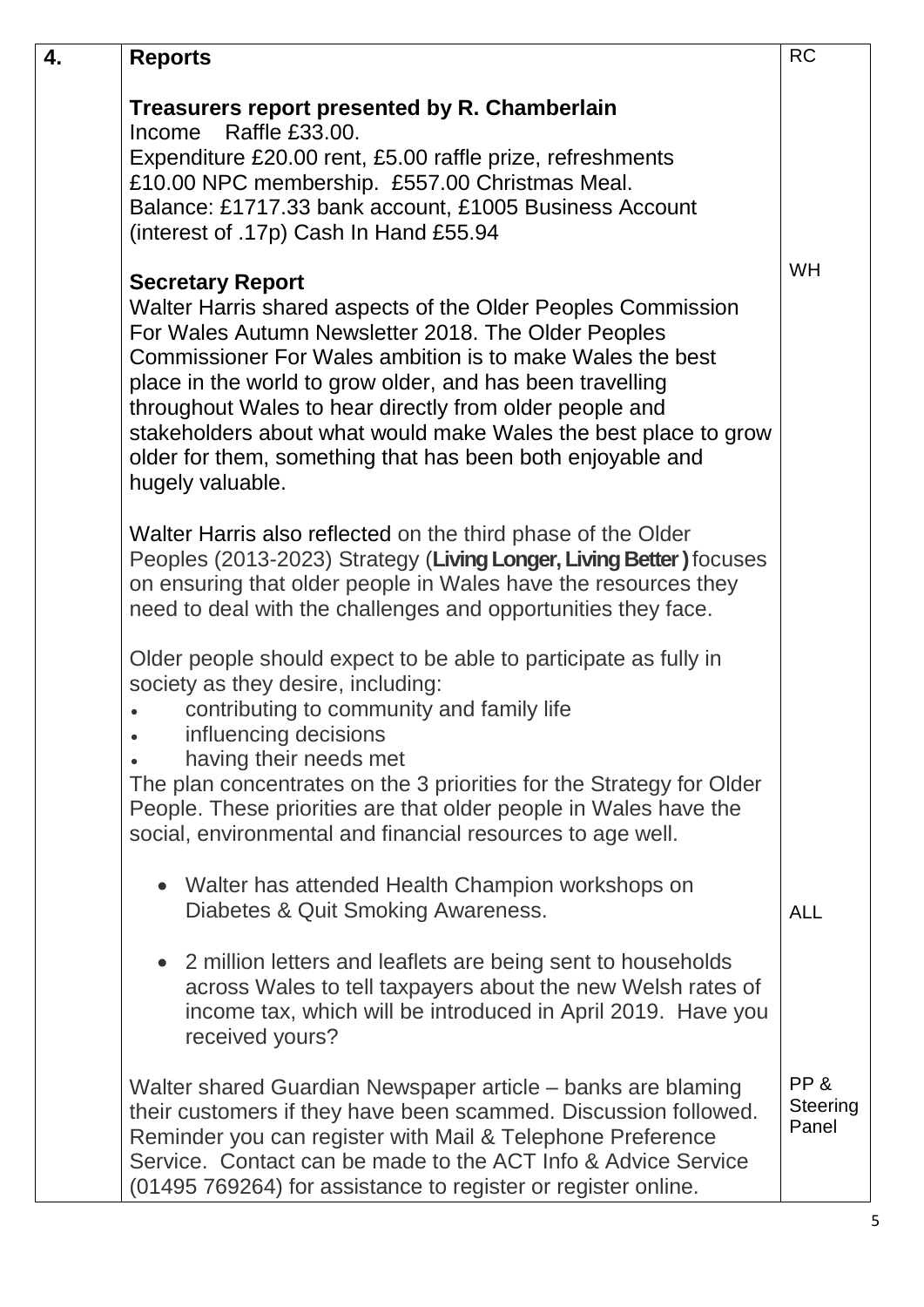|    | Members also reminded everyone they can register with their<br>telephone provider to stop unwanted calls from abroad.                                                                                                                                                                                                                                                                                                                                                                                                                                                                                                                                                                                                                                                                                                                                                                                                                                                                                                                                   |                          |
|----|---------------------------------------------------------------------------------------------------------------------------------------------------------------------------------------------------------------------------------------------------------------------------------------------------------------------------------------------------------------------------------------------------------------------------------------------------------------------------------------------------------------------------------------------------------------------------------------------------------------------------------------------------------------------------------------------------------------------------------------------------------------------------------------------------------------------------------------------------------------------------------------------------------------------------------------------------------------------------------------------------------------------------------------------------------|--------------------------|
|    | <b>Chair Report - Patricia Parsons</b><br>Steering Group have met, discussions:<br>Christmas Lunch, Forum Funding, Future Meetings, Constitutions<br>- Aims & Objectives.                                                                                                                                                                                                                                                                                                                                                                                                                                                                                                                                                                                                                                                                                                                                                                                                                                                                               | <b>ALL</b><br><b>TMJ</b> |
|    | Attendance of Newport Forum meeting – discussions took place<br>on parking problems and new road layouts.                                                                                                                                                                                                                                                                                                                                                                                                                                                                                                                                                                                                                                                                                                                                                                                                                                                                                                                                               |                          |
|    | Common interests are: Public toilets and transport, the future of<br>75+ Free TV Licence. The Government will hand over funding of<br><b>BBC</b> in 2020.                                                                                                                                                                                                                                                                                                                                                                                                                                                                                                                                                                                                                                                                                                                                                                                                                                                                                               | <b>PP</b><br><b>ALL</b>  |
|    | A BBC consultation document summary will be sent to Forum<br>members accompanying November minutes by Tracey Jones. A<br>request was made to members, please complete and return to the<br>next Meeting in January 2019. This will enable a joint Cwmbran<br>Forum response to be collated.                                                                                                                                                                                                                                                                                                                                                                                                                                                                                                                                                                                                                                                                                                                                                             |                          |
|    | At the next Forum meeting, discussions will be held to establish<br>key questions in preparation of presenting to the Older Peoples<br>Commissioner Helena Herklocts who is visiting the Forum in<br>February 2019.                                                                                                                                                                                                                                                                                                                                                                                                                                                                                                                                                                                                                                                                                                                                                                                                                                     |                          |
| 5. | <b>Age Connects Torfaen Information</b><br>Guide to What's On At The Hubs - ACT<br>Loneliness & Isolation Will you be on your own at Xmas,<br>Event details here please<br><b>Mature Times</b><br>• Vicar of Didbley- $15^{th}$ January in Congress. $17^{th}$ January at<br>St Cadoc's Church, Trevethin.<br>Bron Afon Tenants- all tenants are entitled to a free weeks<br>rent, starting 24 <sup>th</sup> December, if not in arrears. Arrears letters<br>will be sent out until the Friday 21 <sup>st</sup> September. If you are in<br>arrears, please contact Information and Advice of Age<br>Connects Torfaen, TCBC financial Support team or Citizen<br>Advice Bureau.<br>Age Connects Torfaen Carol Concert will be held on 14th<br>December at 1030-11.30. Book tickets (free) at Age<br>Connects Torfaen reception today.<br>Carers Rights Day at Widdershins Centre on 30 <sup>th</sup> November<br>$\bullet$<br>from 9.30-11.30. There will be a free Breakfast, benefits<br>assessment, managing guilt, find local carer support and try | <b>ALL</b>               |
|    | a relaxing therapy, legal advice from Rubin Lewis Obrien<br>Solicitors. ACT would like to welcome registered and also                                                                                                                                                                                                                                                                                                                                                                                                                                                                                                                                                                                                                                                                                                                                                                                                                                                                                                                                   |                          |